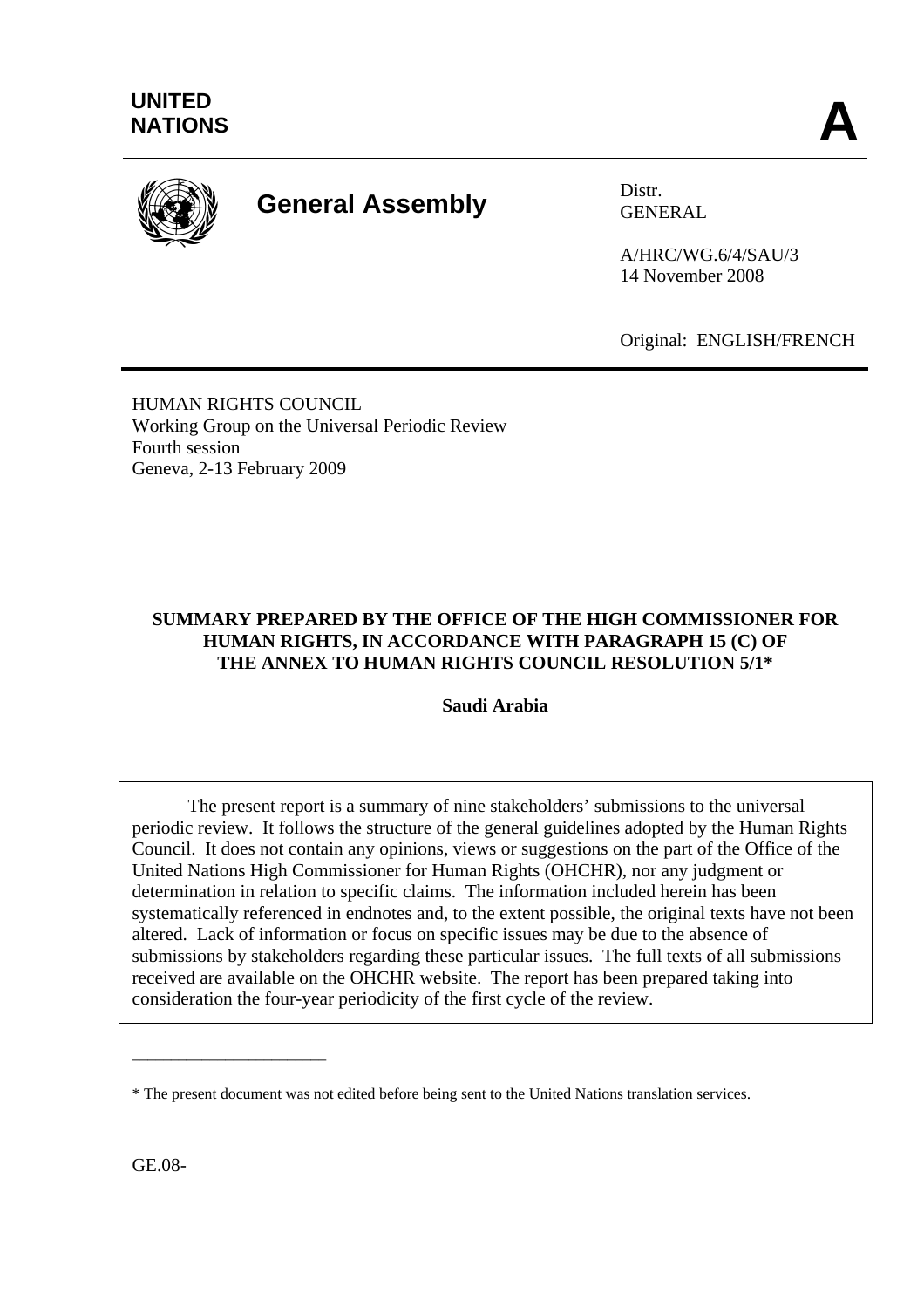# **I. BACKGROUND AND FRAMEWORK**

## **A. Scope of international obligations**

1. Amnesty International (AI) reported that fundamental rights and freedoms enshrined in the UDHR, and the treaties to which Saudi Arabia is a state party, remain largely unprotected by domestic legislation, that the provisions of the human rights conventions to which Saudi Arabia is a state party are undermined by significant reservations and declarations that limit the enjoyment of the rights enshrined in them, and that the government continues to enforce laws and practices that allow for corporal punishment and severe discrimination against women and minority groups, in violation of the rights guaranteed in these conventions.<sup>1</sup> AI called on the government to review all reservations and declarations that limit the enjoyment of rights enshrined in the Conventions it has ratified, with a view to lifting them, especially those that are contrary to the objects and purposes of the treaties.<sup>2</sup>

2. The International Commission of Jurists (ICJ) called on the Human Rights Council (HRC) to urge the Government of Saudi Arabia to accede to the ICCPR and its Protocols, the ICESCR, the OP-CAT; the International Convention on the Protection of the Rights of All Migrant Workers and Members of Their Families; and to the International Convention for the Protection of All Persons from Enforced Disappearance.<sup>3</sup> AI said that the government's human rights pledges prior to Saudi Arabia's election to the HRC in 2006 continue to be undermined by serious and deeply rooted patterns of human rights violations, exacerbated by government policies and actions, including those adopted on the pretext of fighting terrorism.<sup>4</sup>

## **B. Constitutional and legislative framework**

3. AI stated that Saudi Arabia is a monarchy with all state powers invested in and confined to the king and the Al-Saud royal family and that the king enjoys absolute powers in the running of the affairs of the state and government institutions, as detailed in the Basic Law of Government  $(BLG)$  of 1992.<sup>5</sup> Similar information was provided by the ICJ and the Becket Fund for religious Liberty (The BF).<sup>6</sup> The ICJ indicated that although the Consultative Council, as established by the BLG, is granted powers to discuss, interpret and to a limited extent, to propose laws, the authority of enacting laws is reserved to the Council of Ministers and the King. The Consultative Council is meant to express views, in an advisory capacity, on policies submitted to it by the King, as well as on international treaties and economic plans and it also has the power to interpret laws and examine annual reports referred to it by ministers and government agencies. The ICJ stated however, that the Council is falling short of a true assembly of parliament nature as the King appoints all its members.7

4. AI noted that the human rights framework remains seriously undermined by the government's political, legal and judicial structures and that the only reference to human rights in the BLG is the very general statement that "The state shall protect human rights in accordance with Islamic Shari'a".<sup>8</sup> According to the ICJ, the BLG lacks safeguards of enjoyment of: freedom of religion or belief, freedom of expression and opinion, equality and equal protection of the law, freedom from torture, other cruel, inhuman or degrading treatment or punishment, freedom of association and assembly, the right to a fair trial and the freedom of thought.<sup>9</sup> The ICJ called on the HRC to urge the Government to amend the BLG to guarantee the enjoyment of human rights and freedoms and bring it in line with the principles of the rule of law.<sup>10</sup>

5. AI recognized and welcomed positive changes made by Saudi Arabia in recent years in three particular areas: legal and judicial reforms, human rights structures, and discrimination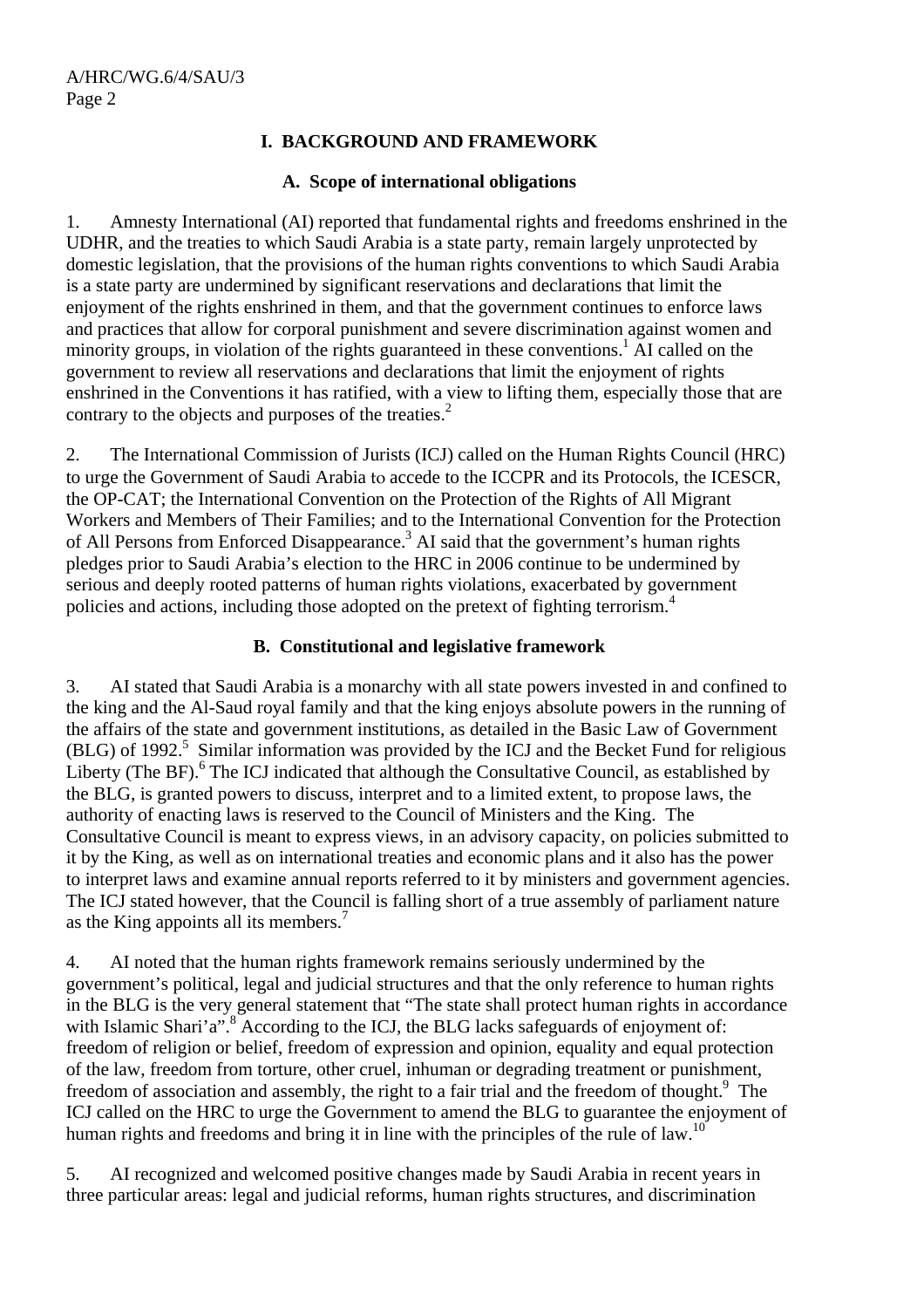against women. It noted that the Law on Criminal Procedure limits the period of detention without trial to a maximum of six months, prohibits torture and other bodily or moral harm to those under arrest and provides that detainees may seek legal counsel and defence and that the Code of Lawyers Practice explicitly recognizes the important role of lawyers in the criminal justice process and consolidates many of the safeguards introduced by the Law on Criminal Procedure. However, both the Laws must be implemented and further reinforced if they are to conform to international human rights law and standards.<sup>11</sup>

6. AI indicated that the Judiciary Law sets out the rules governing the profession of judges and proclaims the independence of judges, but effectively leaves them under the control of the executive branch of the government, prompting concern that the new structure may fail to overcome the deep-seated secrecy and unfairness of the criminal justice process, despite the introduction of the Law on Criminal Procedure and the Code of Lawyers Practice.<sup>12</sup>

## **C. Institutional and human rights infrastructure**

7. Human Rights Watch (HRW) requested that member States of the HRC should strongly urge the government to set up a national institution, as recommended by the CERD, empowered to receive claims of discrimination, to make public recommendations for remedy, and to review and recommend changes in official and private discriminatory policies and practices.<sup>13</sup>

8. For AI, the establishment by the government of two human rights organizations, the National Human Rights Commission (NHRC) and the National Human Rights Society (NHRS), is beginning to give visibility to human rights in the country. The NHRC appears to have been instrumental in the government reporting to CEDAW in January 2008. This seems to indicate an emerging political will to pay some attention to discrimination against women, as reflected by the government's agreement to the United Nations Special Rapporteur on Violence against Women visiting Saudi Arabia in February 2008.<sup>14</sup>

# **II. PROMOTION AND PROTECTION OF HUMAN RIGHTS ON THE GROUND**

## **1. Equality and non discrimination**

9. HRW noted that under a strict system of male guardianship, adult women generally must obtain permission from a guardian, normally a father or husband, to work, travel, study, or marry, that the Saudi government denies women the right to make even the most trivial decisions on behalf of their children.15 The Islamic Human Rights Commission (IHRC) noted that women's right to health in Saudi Arabia is jeopardized by the male guardianship system and that the imposition of male guardianship imposes severe restrictions on women, as a result, it makes it nearly impossible for women to obtain health care facilities.<sup>16</sup> HRW indicated that members of the HRC should strongly urge the government to promulgate by royal decree the dismantling of the legal guardianship system for adult women, establish an oversight mechanism to ensure government agencies no longer request a guardian's permission to work, travel, study, marry, access health care, or any public service.<sup>17</sup> In addition, the ICJ called on the HRC to urge the Government to incorporate into the domestic legislation the principle of equality between men and women and the definition of the discrimination on the basis of sex, in accordance with Article 1 of the CEDAW, to allow women to work, travel, study, marry, access any public service, have equal standing before the courts, participate in public affairs and vote without any discrimination and to lift the general reservation made upon accession to the CEDAW as it violates the object and purpose of the Convention.<sup>18</sup>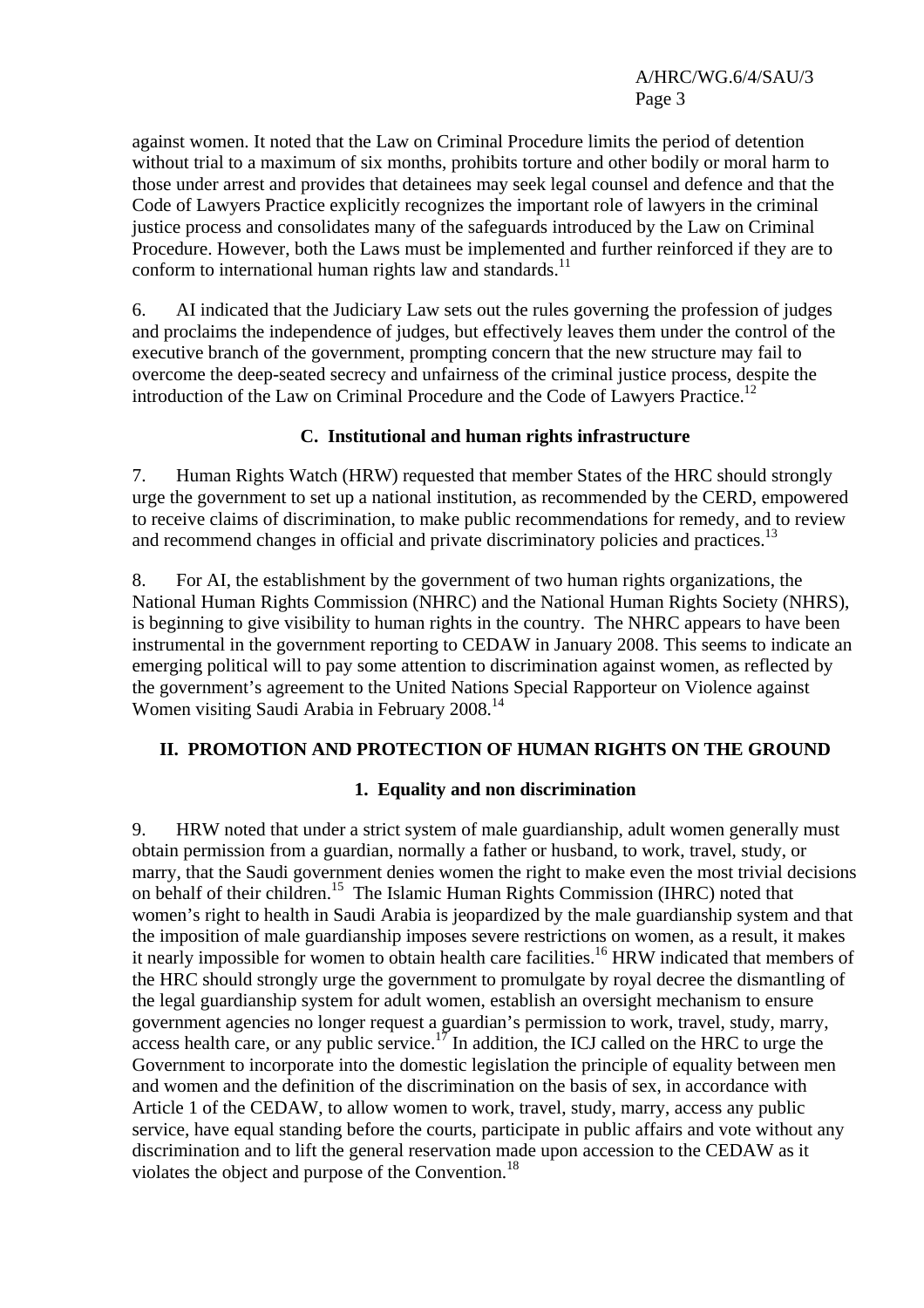10. According to HRW**,** strictly enforced sex segregation further hinders women's ability to participate fully in public life and in 2005, the Saudi government justified excluding women from municipal elections due to the absence of separate voting booths for women. For employers, the need to establish separate office spaces and women's inability to interact with many government agencies without a male representative provide a significant disincentive to hiring women. In education, segregation often means that women are relegated to unequal facilities with inferior academic opportunities. University policy also restricts the number and types of programs offered to female students.<sup>19</sup> HRW recommended that the government appoint a committee tasked with examining the ways in which strict sex segregation prevents Saudi women from fully participating in public life.<sup>20</sup> IHRC indicated that in order to eliminate discrimination against women, there is a need to develop and implement a comprehensive national strategy for promoting women's right to health throughout their life span.<sup>21</sup>

11. Jubilee Campaign (JC) stated that substantial prejudice against ethnic, religious, and national minorities exists in Saudi Arabia and that even though Shiites represent 10 to 15 percent of the population, they have never served in a major government position, and reported an increase in discrimination and physical assaults. $2^2$ 

## **2. Right to life, liberty and security of the person**

12. AI stated that Saudi Arabia has one of the highest rates of executions in the world and that the government retains the death penalty for a wide range of offences, including non-violent offences, and continues to use it extensively, even against children, in defiance of international standards. It added that the death penalty is used disproportionately against the poor, women and foreign workers and that this extensive and discriminatory use of the death penalty is a result of government failure to abide by international standards for fair trial and safeguards for defendants in capital cases. <sup>23</sup> The ICJ<sup>24</sup>, Alkarama<sup>25</sup> and the BF<sup>26</sup> made similar remarks. AI recommended to the government to declare a moratorium on executions, review the cases of all prisoners currently under sentence of death with the aim of commuting their sentences or offering them a new and fair trial without resort to the death penalty and bring the law and judicial practices into line with fair trial guarantees in international standards.<sup>27</sup> The ICJ called on the HRC to urge the Government to abolish the death penalty and all other forms of cruel, inhuman or degrading punishment, including amputations and flogging and to ensure that in all judicial trials leading to the death penalty, all guarantees of a fair trial are scrupulously respected.<sup>28</sup>

13. Alkarama a noté que si une interdiction expresse de la torture a été instituée par le décret royal No. M/39 du 3 Novembre 2001 portant code de procédure pénale, aucune disposition légale ne prévoit cependant de sanctions pénales pour ceux qui la pratiquent.<sup>29</sup> AI stated that torture and other ill-treatment, including the corporal punishment of flogging, is systematically practised in Saudi Arabia and that in addition to the secrecy and denial of prisoners' basic rights, Saudi Arabia's criminal justice process gives primacy to confession as evidence, which provides an incentive to interrogators to obtain it by any means, including torture and deception.<sup>30</sup> AI recommended to the government to end the practice of incommunicado detention and the practice of corporal punishment and to ensure that all allegations of torture and other illtreatment are thoroughly and impartially investigated, that alleged perpetrators are prosecuted, and that any statement that may have been extracted under torture is not used as evidence in the criminal proceedings.<sup>31</sup>

14. Selon Alkarama, Il est courant que les détenus qui exigent un conseil, la visite d'un médecin ou de leur famille ou qui veulent contester leur détention sur le plan légal fassent l'objet de sanctions sous forme de torture. Les personnes ayant subi des mauvais traitements n'ont pas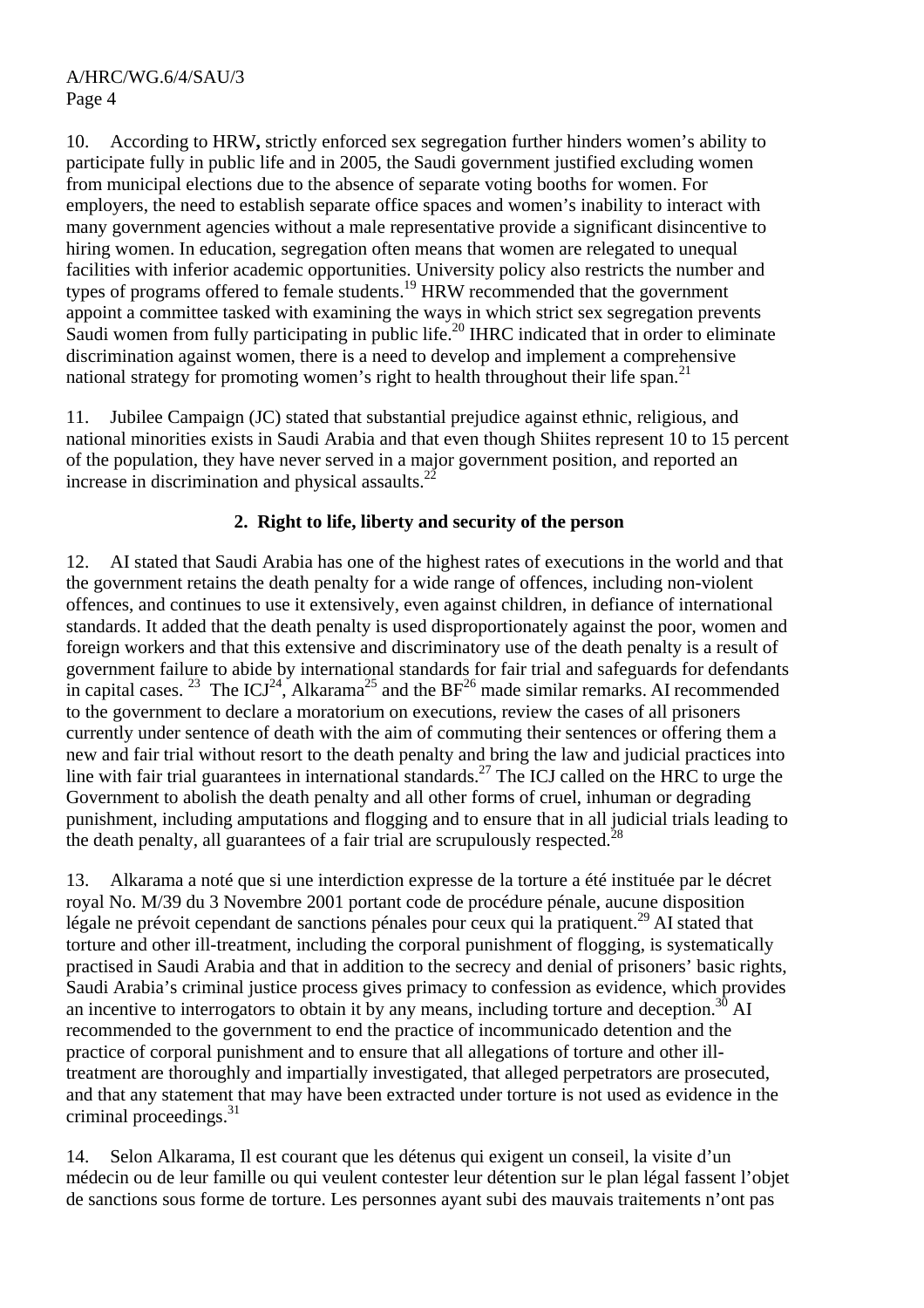systématiquement accès aux soins médicaux.<sup>32</sup> Alkarama a recommandé à l'Etat d'envisager de faire la déclaration au titre de l'article 22 de la Convention contre la torture et d'intégrer dans la législation interne le crime de torture tel que défini par l'article 1er de la Convention contre la Torture et d'instituer des peines appropriées pour le réprimer.<sup>33</sup>

15. Alkarama a souligné que la détention arbitraire sans procédure légale et sans jugement pouvant durer jusqu'à plusieurs années constitue un problème majeur des droits de l'homme en Arabie saoudite.<sup>34</sup> According to the ICJ, the practice of arbitrary and secret detention is widespread in Saudi Arabia, the Mabahith carries out arrests and detention without legal basis and judicial oversight and detainees held by the Mabahith do not have effective access to legal counsel or representative, to the courts, and are not allowed to communicate with their families. The ICJ noted that in most of the cases the detainees have been subjected to torture and other illtreatment, that this violates the provisions of the Saudi Law on Criminal Procedure and that such practices are also in breach of international law, which absolutely proscribes engaging in the practice of secret or unacknowledged detention, which, when prolonged, may constitute a form of torture or other ill-treatment. <sup>35</sup> AI expressed similar views on arbitrary arrest and detention for indefinite periods of time. $36$ 

16. Alkarama a fait savoir que les personnes critiques exerçant leur droit d'expression par le biais d'internet peuvent subir des pressions allant jusqu'à l'arrestation et la détention arbitraires, que la détention au secret parfois pendant de longues périodes, au-delà des limites fixées par la loi, en particulier pendant l'instruction préparatoire, est courante, que les autorités judiciaires n'exercent que peu de contrôle sur la détention avant jugement et que les lieux de détention sont souvent les centres des services de renseignement qui échappent à tout contrôle de l'autorité judiciaire.<sup>37</sup> Alkarama a recommandé que l'Etat devrait lutter contre la pratique de la détention prolongée sans jugement et la détention au secret en instituant un système de contrôle sur tous les lieux de détention du pays et en les plaçant notamment sous le contrôle et l'autorité de l'institution judiciaire.<sup>38</sup>

17. HRW indicated that male guardianship over adult women also contributes to the risk of family violence and makes it nearly impossible for survivors of family violence to avail themselves of protection or redress mechanisms.<sup>39</sup> The JC noted that punishment of a victim by her attacker and by the Court continues to create an unsafe world for Saudi women and that a rape survivor who was condemned for "unlawful mixing" received a 200 lash sentence in November  $2007<sup>40</sup>$ 

## **3. Administration of justice and the rule of law**

18. AI stated that the weakness in human rights protection is further exacerbated by a criminal justice system which, despite recent reforms, continues to fall far short of international standards governing procedures for arrest, detention and trials, as well as prisoners' rights. AI added that the criminal justice system continues to operate largely in secret and on a summary basis and fosters impunity for human rights perpetrators, that it allows for prolonged incommunicado detention and detention of suspects without charge or trial for long periods of time and that it provides no rights for suspects to challenge in court the legality of their detention or to lodge complaints about other abuses such as torture and other ill-treatment. AI also indicated that the security forces have extensive powers to detain suspects, and deny them the most basic rights of prisoners with impunity and that as a rule, trials are held in secret and the suspect is denied legal assistance and representation during court hearings. The appeal process takes the form of a review in secret exchanges between judges of the trial court and the courts of appeal with no direct involvement of the defendant.<sup>41</sup>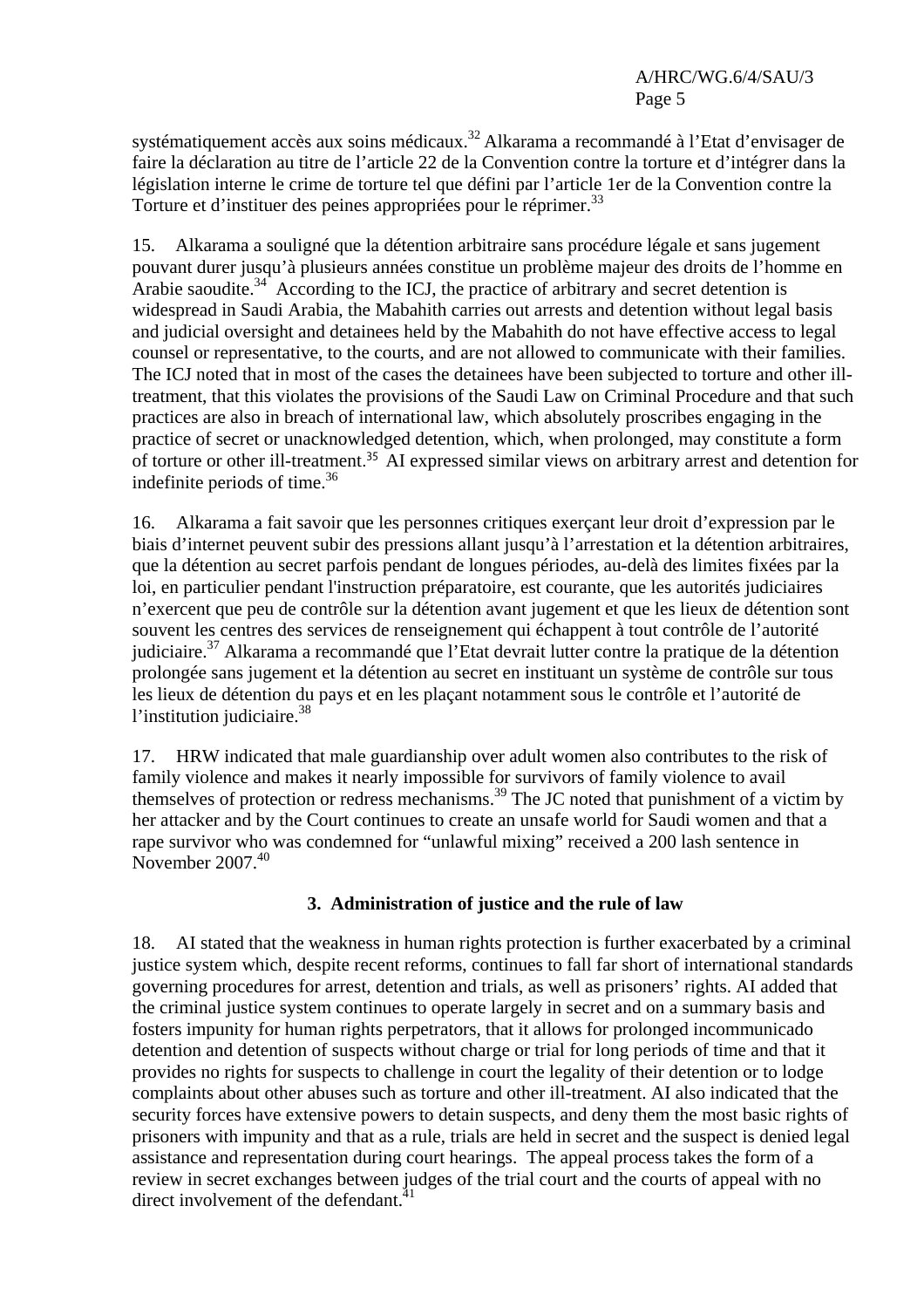#### A/HRC/WG.6/4/SAU/3 Page 6

19. The ICJ called on the HRC to urge the Government to provide for independent judicial oversight over the grounds for detention, ensure the protection of detainees from abusive treatment during criminal investigations and strengthen the rights of defendants including by ensuring that they can benefit from fair trial guarantees, inter alia by providing for legal counsel or representatives and allowing them to effectively challenge the evidence against them.<sup>42</sup>

20. Alkarama a souligné que les textes juridiques d'une part ne garantissent pas convenablement les principes de droit et d'autre part ne sont pas respectés et que les infractions pénales étant insuffisamment définies, les procureurs ont toute la latitude pour les définir. Les juges, eux, disposent d'une large marge d'interprétation de la Sharia, leur définition des crimes et des condamnations est variable et leurs décisions sont souvent arbitraires et dictées par l'exécutif. La présomption d'innocence est un principe très peu honoré.<sup>43</sup> HRW reported similar information and stated that Saudi Arabia has not promulgated a penal (criminal) code, that accordingly, citizens, residents, and visitors have no means of knowing with any precision what acts constitute a criminal offense and that in 2002, Saudi Arabia promulgated the country's first criminal procedure code, but it does not protect basic rights of defendants.<sup>44</sup>

21. The ICJ called on the HRC to urge the Government to bring the Law of Criminal Procedure in compliance with the international human rights standards, particularly by allowing detainees to challenge the lawfulness of their detention before a competent, independent and impartial court and by protecting their right to be presumed innocent.<sup>45</sup> The ICJ noted that such lack of a codified penal law continues to endanger the rights of citizens and residents, often implicating arbitrary arrest or detention, and unfair trials, is also in contravention of the principle of legality of offences, *nullum crimen sine lege*, which is one of the cornerstones of contemporary criminal law, as well as a principle of international human rights law.<sup>46</sup> The ICJ called on the HRC to urge the Government to enact an amendment to the criminal law prohibiting imprisonment merely on the grounds of indebtedness and make sure that no one is held guilty for an act which did not constitute a penal offence under national or international law at the time when it was committed.<sup>47</sup>

22. Alkarama a précisé que certains détenus font état de simulacre de procès auxquels ils n'ont même pas assisté et qu'en fait, ils sont convoqués par un magistrat qui leur notifie leur condamnation et c'est à ce moment qu'ils prennent connaissance des accusations portées contre eux. Ils n'ont donc aucun moyen de se défendre puisque la procédure judiciaire est close.<sup>48</sup> Similar information was provided by HRW which recommended making the Bureau for Investigation and Public Prosecutions independent of the Ministry of Interior and ensuring prosecutors uphold due process rights.<sup>49</sup>

23. According to AI, trials of political detainees are rare and invariably fall far short of the most basic standards for fair trial, some security detainees are reported to have been tried, but the government has not divulged their identity or information about their trials. However, according to information available to AI, none has had access to a lawyer and all are said to have been tried in secret and sentenced to flogging in addition to prison terms. In some cases the defendants are reported to have served their sentences, but have remained in detention apparently without further charges being brought against them.<sup>50</sup> AI recommended to the government to release all prisoners of conscience without delay and to charge all other detainees with a recognizable criminal offence according to international law and bring them to trial in accordance with international standards or release them.<sup>51</sup>

24. AI noted that trials of capital cases are often held in secret, the proceedings are summary with no legal assistance and representation through the various stages of detention, and trial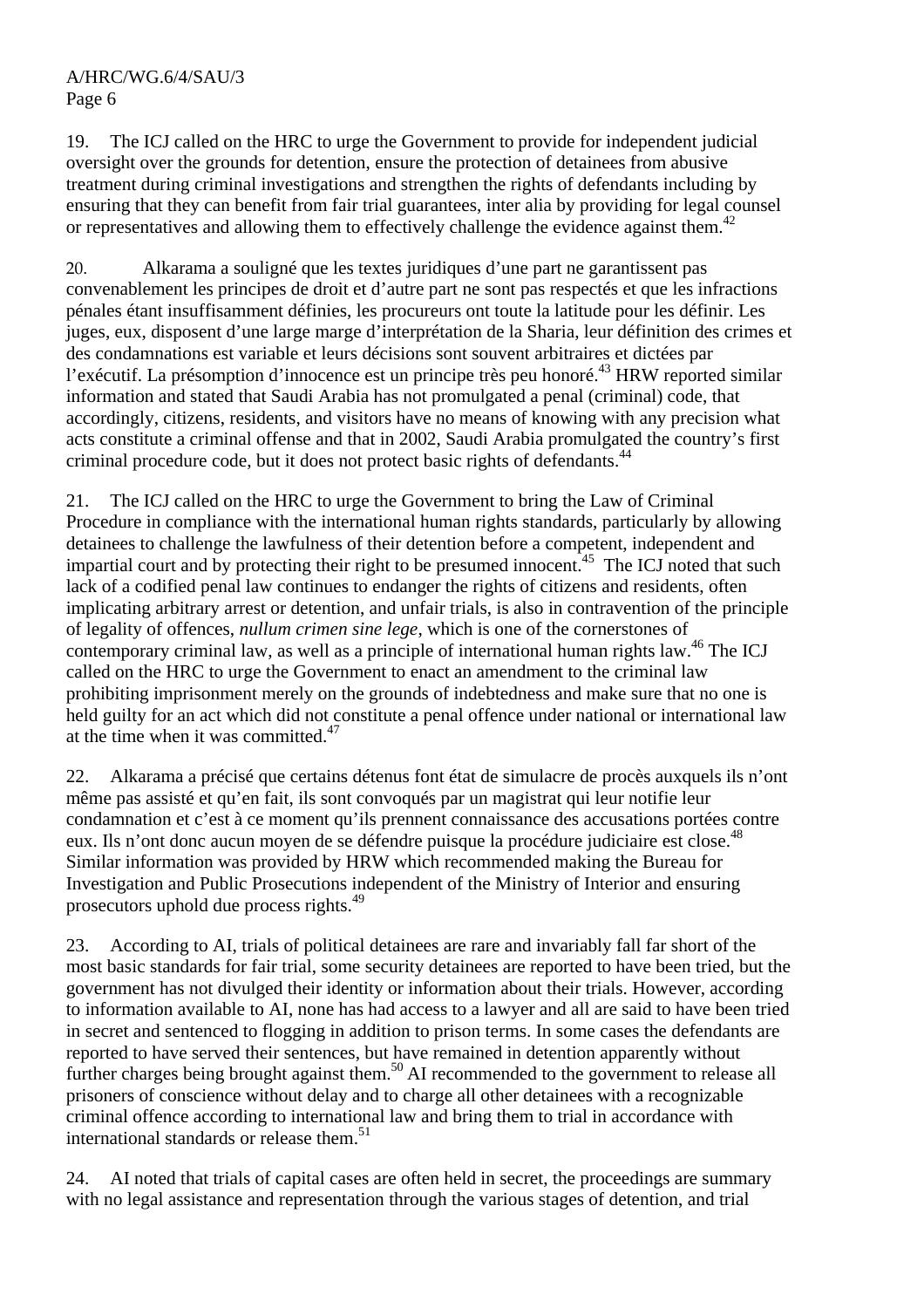## A/HRC/WG.6/4/SAU/3 Page 7

through to execution; and foreign nationals with no knowledge of Arabic, the language of interrogation and trial hearings, are often denied adequate interpretation facilities.<sup>52</sup> Alkarama a recommandé d'assurer une procédure juridique offrant toutes les garanties possibles pour assurer un procès équitable, notamment aux accusés d'un crime passible de la peine de mort et en particulier une assistance judiciaire adéquate à tous les stades de la procédure, le droit de faire appel à une juridiction supérieure et d'être jugée de nouveau par une juridiction autrement composée et de veiller à ce que la composition de l'appareil judiciaire soit entièrement conforme au principes fondamentaux relatifs à l'indépendance de la magistrature en consacrant notamment le principe de l'inamovibilité des juges. $53$ 

25. HRW noted that Saudi Arabia's juvenile justice system fails to protect the rights of juvenile offenders and recommended that Member States of the HRC should strongly urge the government to end the juvenile death penalty and judicially sanctioned corporal punishment for all, to ensure that children are only detained as a measure of last resort, and for the shortest possible time and that no foreign child is repatriated to a situation that places him or her at risk of irreparable harm.<sup>54</sup> JC said that prisons are for adults, yet children are sometimes mixed in the jails and that children and adults may be held for 6 months before seeing a judge.<sup>55</sup>

26. HRW added that Saudi Arabia's domestic intelligence agency, the Mabahith, has arrested human rights activists, religious activists, academics, and advocates of political reform, and held some for over 10 years without charge. The BF noted that religious morality and social behavior are enforced by the Commission to Promote Virtue and Prevent Vice (CPVPV), a semiautonomous agency with authority to monitor and punish public behavior.<sup>56</sup> HRW reported that the CPVPV carried out 400,000 arrests in 2005 for matters ranging from dress they deemed to be "immodest", to "illegal" mingling between men and women, failure to attend prayer, and alcohol or drugs offenses. In 2007, reportedly for the first time, CPVPV members faced criminal charges of murder and abuse of power in three separate incidents, but the courts acquitted the officials.<sup>57</sup>

27. According to HRW, in October 2007 the government amended two laws, the Law of the Judiciary and the Law of the Board of Grievances, which improve judicial independence. The laws also set up new specialized courts for personal status, commercial, labor, and traffic disputes. Furthermore, a new supreme court will be able to hear a variety of appeals. The king announced \$1.8 billion in government funding to build and staff new courts and train old and new judges. However, HRW indicated that the government has made no progress toward implementing the reformed laws and that a committee royally appointed in 2005 to codify penal provisions has yet to produce a draft.<sup>58</sup> AI stated that the Court of Grievances could have a role in hearing complaints about alleged miscarriages of justice, including in death penalty cases and other cases of abuse of power.<sup>59</sup>

#### **4. Freedom of religion or belief, expression, association and peaceful assembly, and right to participate in public and political life**

28. In 2008, HRW said that it documented discrimination against the Ismailis, a lesser known religious minority, who are believed to number up to one million and live predominantly in the city of Najran, that official discrimination against Ismailis encompasses government employment, religious practices, education, and the justice system and that government officials exclude Ismailis from decision making and publicly disparage their faith.<sup>60</sup>

29. HRW recommended that Member States of the HRC should strongly urge the government to publicly and officially rebut hate speech against Ismailis and other religious or ethnic minorities, ensure that Ismailis can participate in national and local public affairs and policy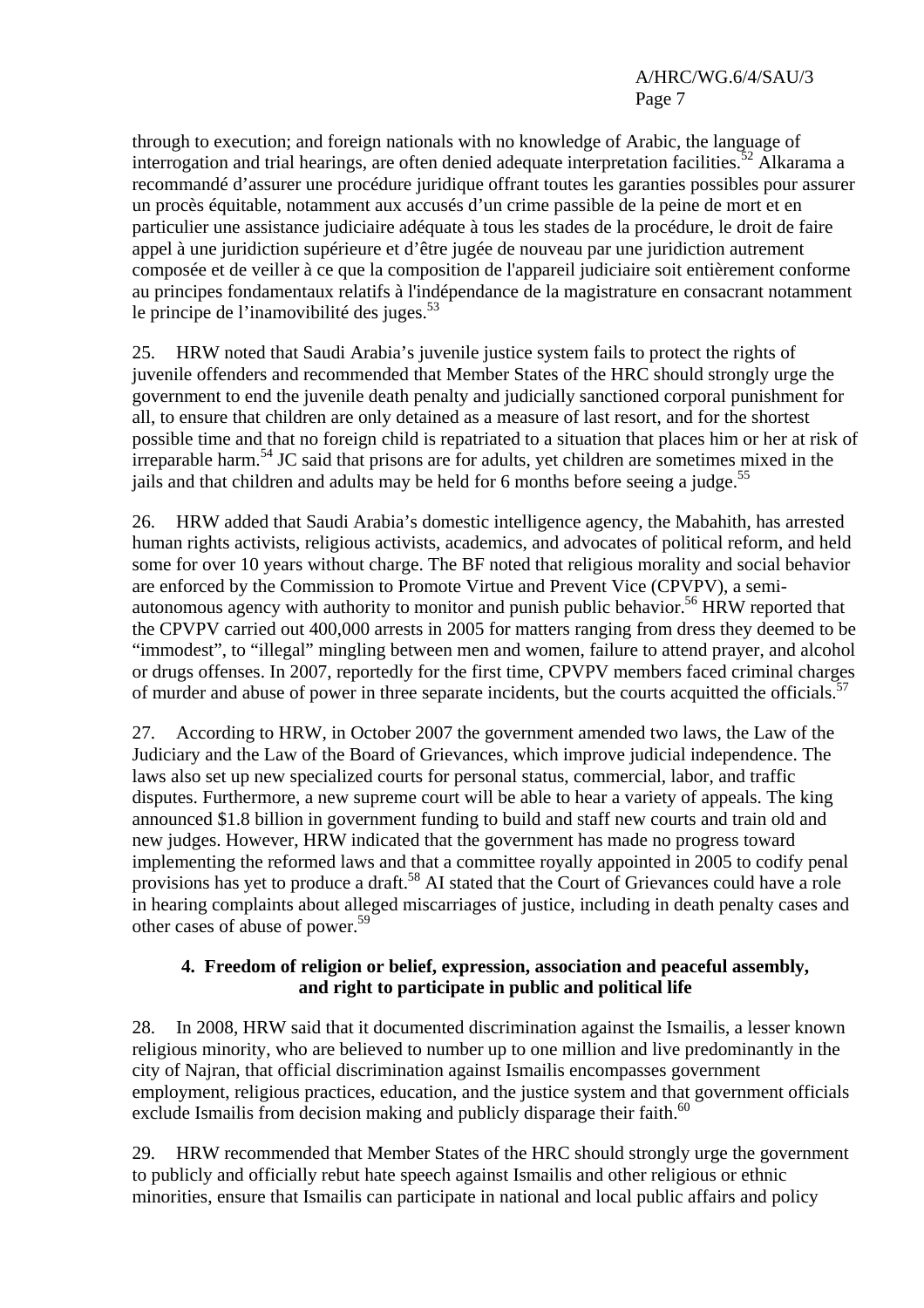initiatives by appointing a representative number of qualified Ismailis to public sector jobs and high government offices in the Najran region.<sup>61</sup> HRW also recommended that Member States of the HRC should strongly urge the government to terminate all Ministry of Information and Ministry of Islamic Affairs censorship regarding the possession, production, and exchange of Ismaili or Shia religious material and pass legislation that protects the construction of buildings for worship or other Ismaili religious purposes, teaching and learning of Ismaili religious beliefs and practices, and Ismaili worship and religious observance, from government interference.<sup>62</sup>

30. The BF stated that despite its international commitments, Saudi Arabia makes no legal provision for freedom of religion and that the Government controls all religious practices and allows no independent religious authorities. The BF added that non-Muslims and Muslims who do not adhere to the Government's interpretation of Islam face significant political, economic, legal, social, and religious discrimination, including limited employment and educational opportunities, under-representation in official institutions, and restrictions on the practice of their faith and on the building of places of worship and community centers. The right of foreigners to practice their religion is not respected, and scores of foreign workers and their family members have been arrested and deported in recent years.<sup>63</sup> JC indicated that the government tightly controls even the restricted religious activity it does permit and suppresses the religious views of Saudi and non-Saudi Muslims who do not conform to the official sect of Sunni Islam.<sup>64</sup>

31. Reporters without Borders (RWB/RSF) stated that Saudi Arabia is one the world's harshest towards press freedom, with hardline religious elements and the fight against terrorism holding back political reforms, that the media is tightly controlled by the Al-Saud family, with the Higher Media Council keeping a grip on all news. It also noted that the tame local media content means most Saudis get their news and information from foreign TV stations and the Internet and that journalists pay dearly for the slightest criticism of the authorities or the policies of "brother Arab" countries. Furthermore, RSF indicated that in February 2008 Saudi Arabia set up a special commission with funds of more than 2 billion dollars to take an inventory of its network and to improve its quality, security and reliability and that unlike others, censorship is not dressed up as a "technical problem" and the Saudi filters clearly indicate which websites are being censored. According to RSF, the kingdom decided to regulate the spread of news and information online. Sites referring to the condition of women are substantially filtered, making impossible all searches for health information.<sup>65</sup>

32. For RSF, some reforms begun in Saudi Arabia have had a slightly beneficial effect on both society and the media, but the royal family and religion still cannot be criticised, and even if the media's margin for manoeuvre has significantly increased, newspaper editors are still under pressure to avoid discussing the country's international relations or national security. Authorities are not inclined to reverse this situation and keeping a tight control on the media has been the general trend for years. RSF urged the Saudi authorities to embark on a thorough reform of the publications law in order to decriminalize press offences and guarantee journalists greater freedom of expression, to lift the ban on independent journalists in the Kingdom, to lift censorship and guarantee the free flow of information on the Internet.<sup>66</sup>

33. The European Centre for Law and Justice (ECLJ) noted that strict Islamic law governs, and as such, the Saudi Constitution does not permit religious freedom and that even the practice of Islam itself is limited to the strict, Saudi-specific interpretation of Islam. Importantly, the Saudi government makes essentially no distinction between religion and government.<sup>67</sup> The ECLJ indicated that in general, the public practice of non-Islamic religions is strictly prohibited by Saudi Islamic law and that there simply are no rights to assembly, free practice of religion or other guarantees of religious liberty.68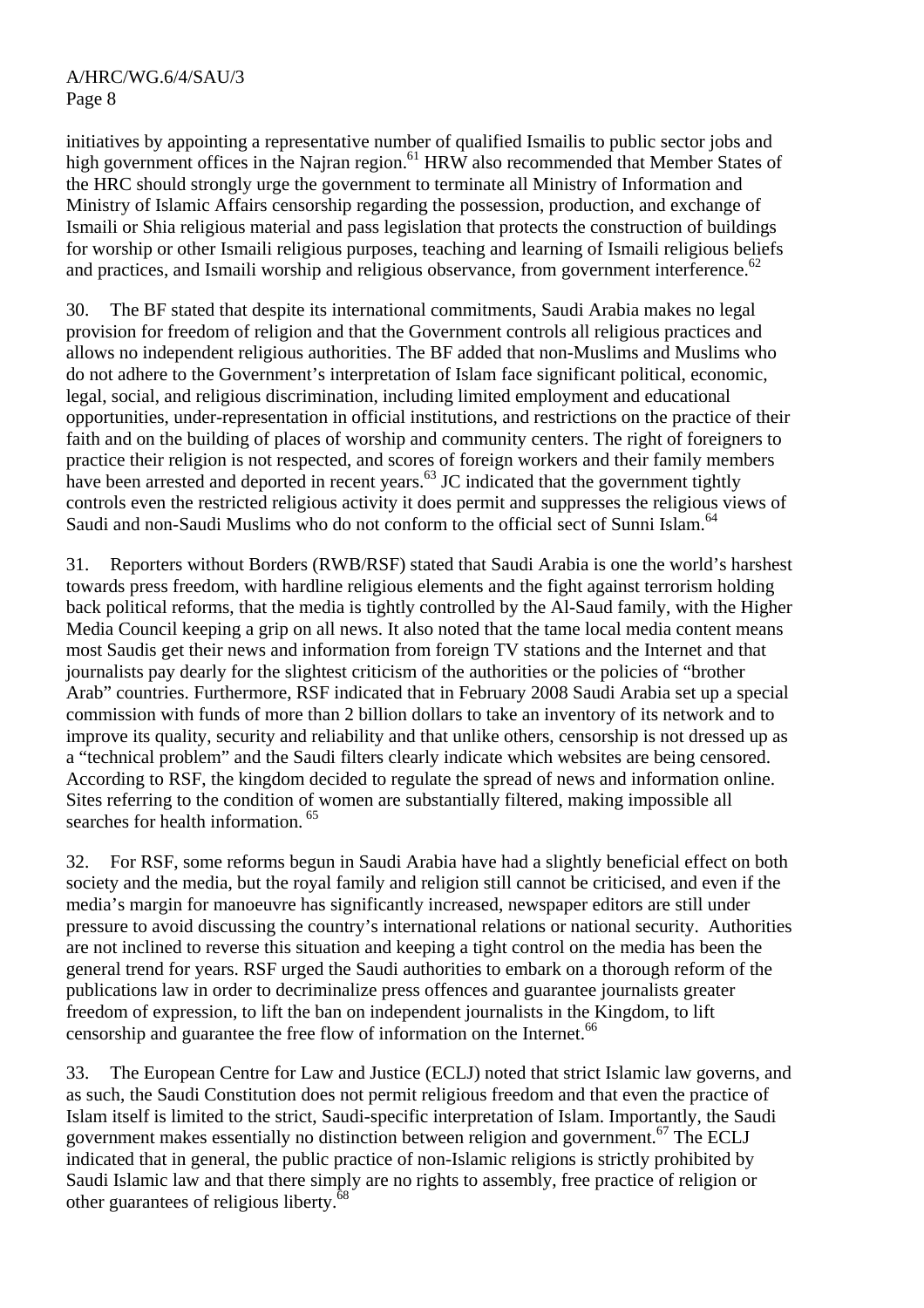34. Alkarama a recommandé à l'Etat d'adopter des mesures adéquates pour protéger les défenseurs des droits de l'homme et les autoriser à se constituer en organisations non gouvernementales indépendantes, de s'y affilier ou de communiquer avec elles conformément à la résolution N° 53/144 du 9 décembre 1998 de l'Assemblée générale des Nations Unies.<sup>69</sup>

35. The ICJ called on the HRC to urge the Government to hold free, transparent and fair elections with the participation of all political actors and parties, which would reflect the free will of the Saudi People.<sup>70</sup> No political parties, organizations, or trade unions are tolerated and political participation in public affairs is limited to partial elections of male-only local government councils. $^{71}$ 

## **5. Right to education and to participate in the cultural life of the community**

36. According to the BF, all Saudi public school students receive mandatory religious instruction in state-sponsored Sunni Islam, regardless of their own religious beliefs. Textbooks used in Saudi schools promoted violence toward, and killing of, apostates and those considered polytheists. The Saudi Government revised and released the texts, but as of June 2008, many still promoted violence and intolerance.<sup>72</sup>

## **6. Migrants, refugees and asylum-seekers**

37. HRW stated that many of the eight million migrant workers in the kingdom continue to suffer extreme forms of abuse and labor exploitation that sometimes rise to slavery-like conditions. It noted that Saudi Arabia's restrictive sponsorship system, which ties migrant workers' employment visas to their employers, fuels exploitation, abuse, and that under this system, an employer assumes responsibility for a hired migrant worker and must grant explicit permission before the worker can transfer employment or leave the country.<sup>73</sup> Similar information was provided by JC, which stated that labor laws do not protect domestic workers and that labor-sending governments have not been able to negotiate around the bilateral labor agreements of the sponsorship system.<sup>74</sup> HRW recommended that Member States of the HRC should strongly urge the government to reform the visa sponsorship system so that workers' visas are no longer tied to individual sponsors, and workers are able to transfer employment or leave the country at will.<sup>75</sup>

38. According to HRW, the Saudi Labor Law amended on September 27, 2005, excludes all domestic workers, denying them protections guaranteed to other workers. In addition to labor exploitation, many domestic workers endure a range of abuses including forced confinement in the workplace, food deprivation, severe psychological, physical, and sexual abuse, and instances of forced labor, trafficking, slavery, and slavery-like conditions.<sup>76</sup> HRW requested Member States of the HRC to strongly urge the government of Saudi Arabia to adopt the proposed annex to the 2005 Labor Code extending labor protections to domestic workers, to ensure these are equal to those provided to other workers, to create a timeline and tools for its implementation, to cooperate with labor-sending countries to notify them about detained nationals, to create shelters for survivors of abuse, including medical care, counseling, and legal aid, to monitor domestic workers' working conditions, facilitate rescues, ensure recovery of unpaid wages, and to arrange for timely repatriation.<sup>77</sup>

# **7. Human rights and counter-terrorism**

39. JC stated that citizens are frequently and arbitrarily detained by the government if they are suspected of being party to terrorism in some way and the Saudi government increased efforts to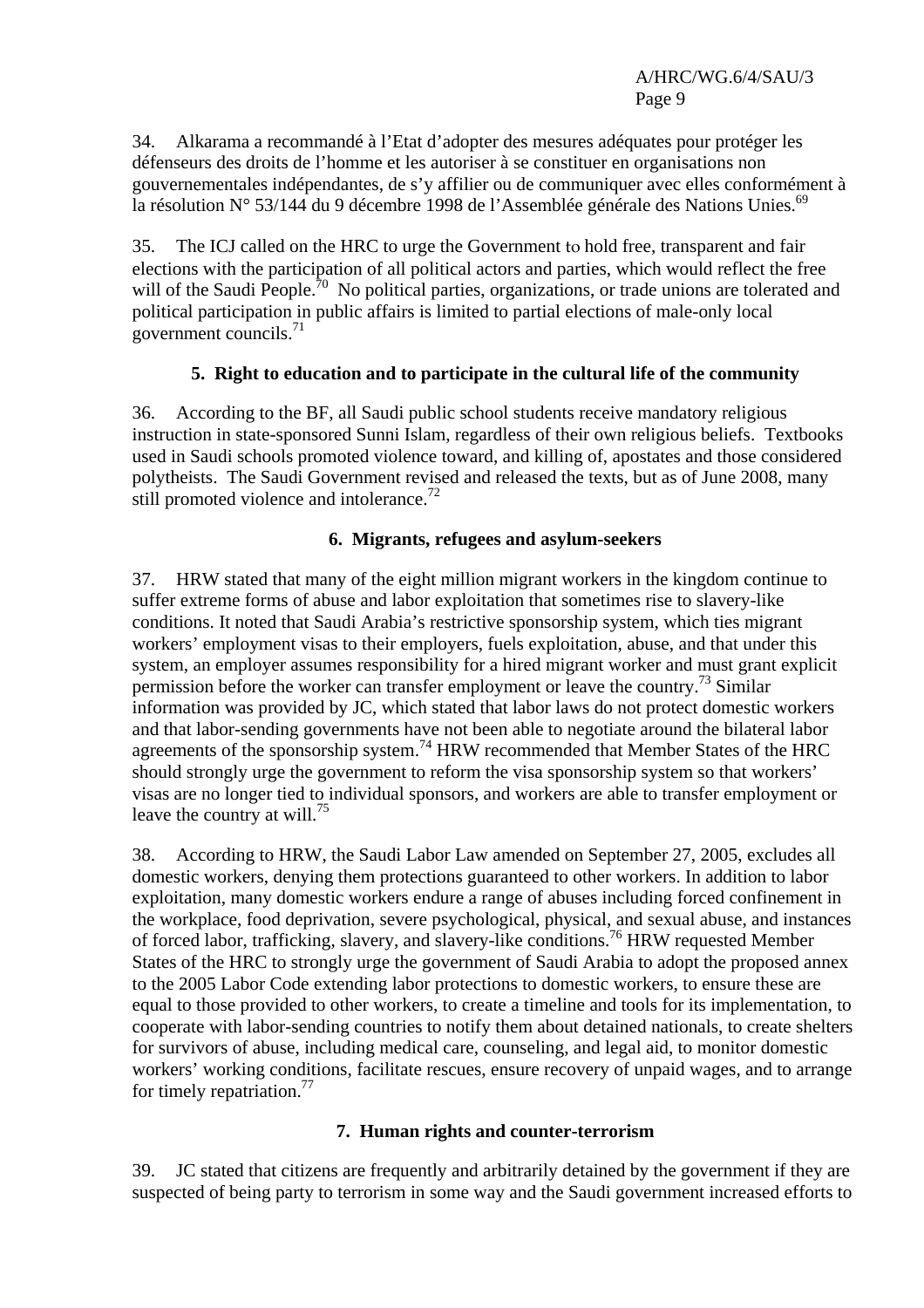#### A/HRC/WG.6/4/SAU/3 Page 10

"crush terrorism at home and abroad", yet there have been examples of using this effort as an excuse to arrest those who protest or disagree with the government's imposed restrictions on freedom<sup>78</sup>

*Notes* 

- <sup>12</sup> Amnesty International UPR submission, p. 6.
- <sup>13</sup> Human Rights Watch UPR submission, p. 3.
- $14$  Amnesty International UPR submission, p. 6.
- <sup>15</sup> Human Rights Watch UPR submission, page1
- <sup>16</sup> Islamic Human Rights Commission UPR submission, p. 3.
- <sup>17</sup> Human Rights Watch UPR submission, p. 2.
- <sup>18</sup> International Commission of Jurists UPR submission, p. 9.
- <sup>19</sup> Human Rights Watch UPR submission, p. 1.
- <sup>20</sup> Human Rights Watch UPR submission, p. 2.
- <sup>21</sup> Islamic Human Rights Commission UPR submission, p. 4.
- $22$  Jubilee Campaign UPR submission, p. 2, para.9.
- <sup>23</sup> Amnesty International UPR submission, p. 5.
- <sup>24</sup> International Commission of Jurists UPR submission, p. 7.<br><sup>25</sup> AlKarama for Human Rights UPR submission, p. 6.
- 
- $26$  The Becket Fund for religious liberty UPR submission, p. 4.
- <sup>27</sup> Amnesty International UPR submission, p. 7.
- $^{28}$  International Commission of Jurists UPR submission, pp. 7 and 8.
- <sup>29</sup> AlKarama for Human Rights UPR submission, p. 4.
- <sup>30</sup> Human Rights Watch UPR submission, p. 5.
- <sup>31</sup> Amnesty International UPR submission, p. 7.
- <sup>32</sup> AlKarama for Human Rights UPR submission, pp. 4 and 5.
- <sup>33</sup> AlKarama for Human Rights UPR submission, p. 6.
- <sup>34</sup> AlKarama for Human Rights UPR submission, pp. 2 and 3.
- <sup>35</sup> International Commission of Jurists UPR submission, p. 5.<br><sup>36</sup> Amnesty International UPR submission, pp. 4 and 5.
- 
- 37 AlKarama for Human Rights UPR submission, p. 3.
- 38 AlKarama for Human Rights UPR submission, p. 6.
- <sup>39</sup> Human Rights Watch UPR submission, p. 1.
- 40 Jubilee Campaign UPR submission, p. 3, para.16.
- 41 Amnesty International UPR submission, p. 4.
- <sup>42</sup> International Commission of Jurists UPR submission, p. 6.<br><sup>43</sup> AlKarama for Human Rights UPR submission, p. 5.
- 
- <sup>44</sup> Human Rights Watch UPR submission, pp. 4, 5.<br><sup>45</sup> International Commission of Jurists UPR submission, p. 4.
- 
- <sup>46</sup> International Commission of Jurists UPR submission, p. 3.<br><sup>47</sup> International Commission of Jurists UPR submission, p. 4.<br><sup>48</sup> AlKarama for Human Rights UPR submission, p. 6.
- 
- 
- 49 Human Rights Watch UPR submission, pp. 4 and 5.

<sup>&</sup>lt;sup>1</sup> Amnesty International UPR submission, pp. 3 and 4.

Amnesty International UPR submission, p. 7.

<sup>&</sup>lt;sup>3</sup> International Commission of Jurists UPR submission, p. 4.<br> $\frac{4}{3}$  Amperty International UPB submission, p. 4.

<sup>&</sup>lt;sup>4</sup> Amnesty International UPR submission, p. 4.

<sup>5</sup> Amnesty International UPR submission, p. 3.

<sup>&</sup>lt;sup>6</sup> The Becket Fund for religious liberty UPR submission, p. 1. International Commission of Jurists UPR submission,  $\frac{p}{7}$  Leto

International Commission of Jurists UPR submission, p. 2.

Amnesty International UPR submission, p. 3.

<sup>&</sup>lt;sup>9</sup> International Commission of Jurists UPR submission, p. 3 and AlKarama for Human Rights UPR submission, p. 5.

<sup>&</sup>lt;sup>10</sup> International Commission of Jurists UPR submission, p. 4. <sup>11</sup> Amnesty International UPR submission, p. 6.